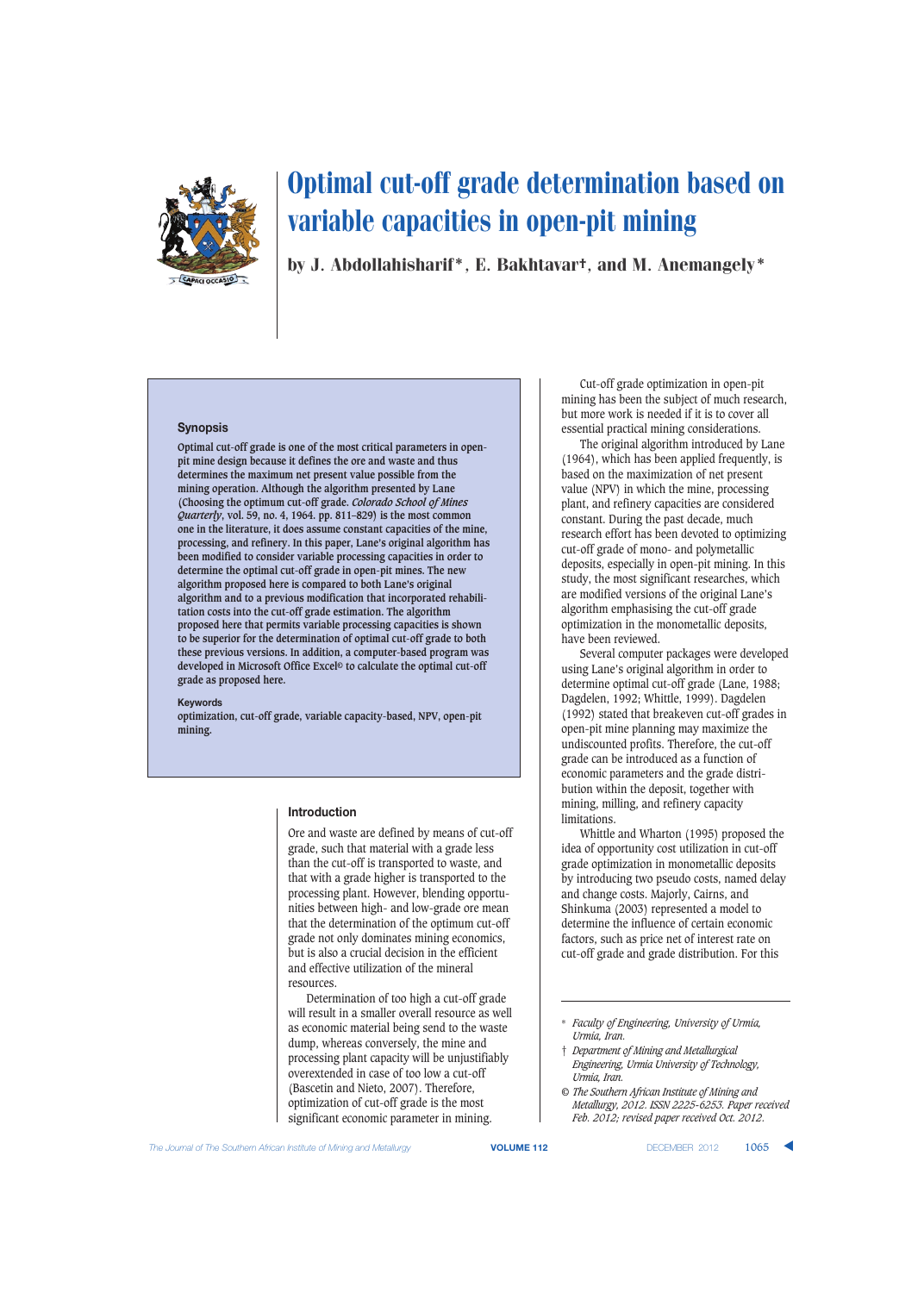purpose, they incorporated optimal choices of the capacities and their allocations at the margin during the model. Then, Minnitt (2004) re-examined the Lane's original algorithm for the optimization of cut-off grade of a Wits-type gold deposit.

The major efforts belong to Asad's contributions during 2005 and 2007. First, Asad (2005a) developed Lane's algorithm for cut-off grade optimization of two-mineral deposits with an option to stockpile. Subsequently, he improved the algorithm by considering dynamic metal prices and cost escalation (Asad, 2005b and 2007).

From a different viewpoint, Bascetin and Nieto (2007) developed Lane's algorithm by adding an optimization factor on the basis of the generalized reduced gradient algorithm, and presented a Windows© based program to determine the maximum NPV.

Next, Osanloo *et al.* (2008) found environmental issues to be crucial parameter in cut-off grade optimization; hence, they improved Lane's algorithm on the basis of maximization of NPV simultaneously with minimization of environmental costs. They claimed that their algorithm is more effective in long-term production planning. Following this process, Gholamnejad (2009) incorporated rehabilitation cost into cutoff grade optimization.

In this study, the authors have modified and rearranged Lane's algorithm through the inclusion of variable capacities for the mine, processing plant (concentrator), and refinery. All results are compared with the original algorithm and with a modified version suggested by Gholamnejad (2009).

# **Materials and methods**

### *Variable capacities-based algorithm*

In Lane's original algorithm all capacities in the mine, concentrator, and refinery are assumed to be constant for all grades, although the capacities depend on the cut-off grade selected for each stage. As an extension to this algorithm, this paper modifies the cut-off grade optimization calculation on the basis of variable capacities in order to maximize NPV. Hence, this new 'variable capacities-based algorithm' is an attempt to reset all capacities according to the selected cut-off grade for each stage.

An initial assumption is that the refinery capacity is equal to the market demand, and mine and concentrator capacities are then considered as a function of cut-off grade and the refinery capacity.

A computer program has been developed using Microsoft Excel© for implementation of the variable capacities-based algorithm (Figure 1).

The basic premise of the variable capacities-based algorithm is the same as in Lane's original algorithm; that is, maximization of net present value (NPV). According to Lane's algorithm, the profit and NPV are calculated by Equations [1] and [2]:

$$
P = (s - r) \cdot Q_r - m \cdot Q_m - c \cdot Q_c - f \cdot T =
$$
  
\n
$$
(s - r) \cdot \overline{g} \cdot y \cdot Q_c - m \cdot Q_m - c \cdot Q_c - f \cdot T
$$
 [1]

$$
NPV = \frac{P}{T} \cdot \left[ \frac{\left(1+d\right)^{T} - 1}{d \cdot \left(1+d\right)^{T}} \right]
$$
 [2]

▲

- Where  $\frac{p}{p}$ is total profit (\$)
- *s* is selling price (\$ per pound)
- *r* is costs due to the smelting, refinery and selling stage (\$ per pound)
- *g* is the average grade of material sent to the mill
- *y* is recovery of material in the refinery (metallurgical recovery)
- *Qc* is the amount of ore to be sent to the concentrator (tons)
- *m* is mining cost (\$ per ton)
- $Q_m$  is the amount of material to be mined (t)
- *c* is concentrating cost (\$ per ton);
- *f* is fixed costs over the production period ( $\oint$  per year)<br>*T* is the production period or mine-life (years)
- is the production period or mine-life (years)
- *d* is interest rate  $(\%).$

As shown in Figure 1, the algorithm includes the

- following steps:
- ➤ *Step 1*—Start
- ➤ *Step 2*—Determination of the number of loops using Equation [3].

$$
N = \frac{(g_{\text{max}} - g_{\text{min}})}{\lambda} = \frac{(1 - 0)}{0.01} = 100
$$
 [3]

where  $N$ is number of loops

- *gmax* is the maximum possible grade (considered here to be equal to 1)
- *gmin* is the minimum possible grade (considered here to be equal to 0)
- λ is an incremental amount added to the grade value after each loop ( considered here to be 0.01).
- ➤ *Step 3*—Cut-off grade is considered to vary between minimum (0) and maximum grade (1) in the loop as mentioned above. In first pass (*i*=1), cut-off grade is assumed to be equal to 0. It is increased by adding the amount of 0.01 during next loop (*i*+1).



**Figure 1—Flow chart of the variable capacities-based algorithm**

1066 DECEMBER 2012 **VOLUME 112** *The Journal of The Southern African Institute of Mining and Metallurgy*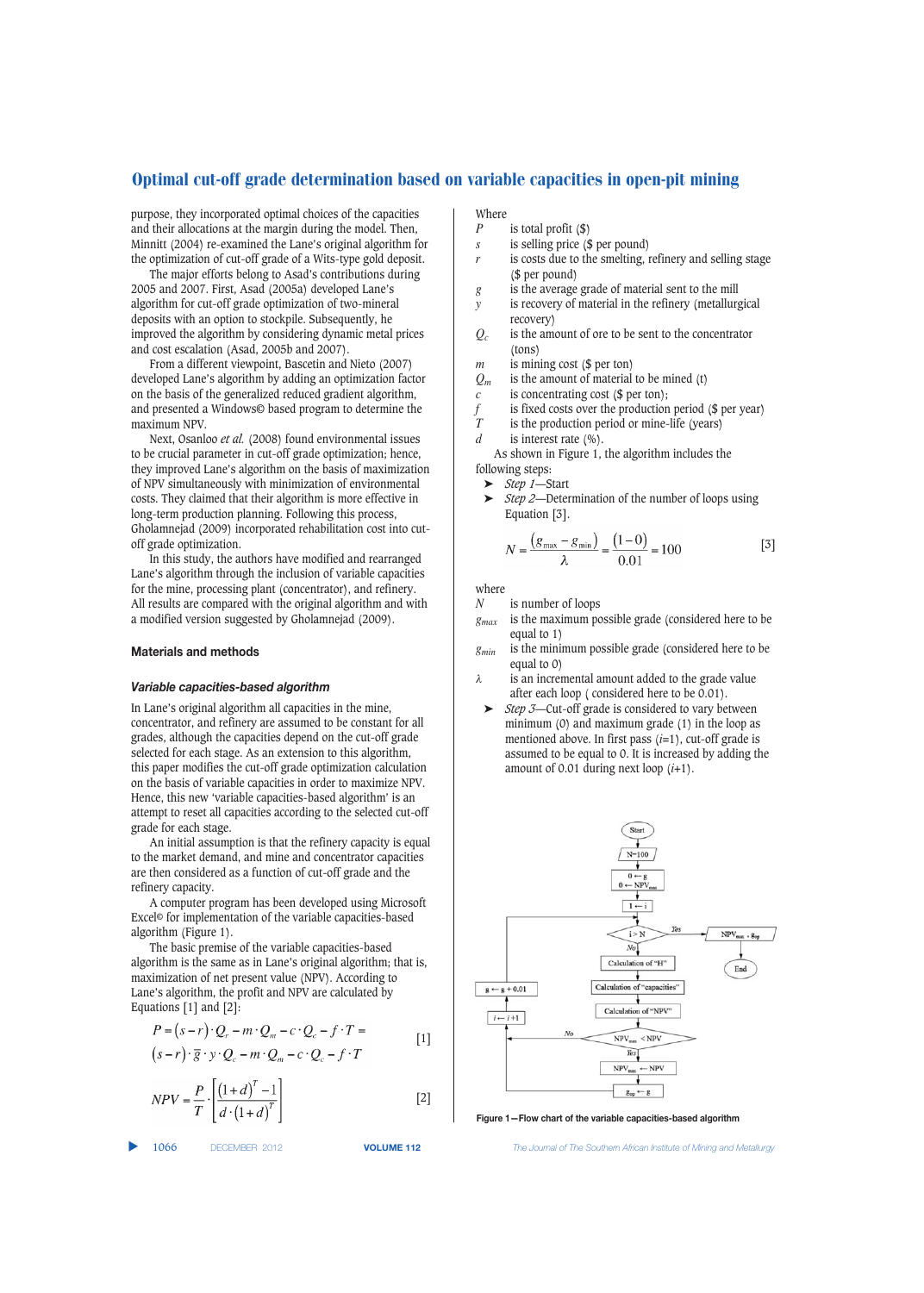➤ *Step 4*—Using an initial cut-off grade equal to 0, the amount of waste and ore can be determined. Furthermore, waste to ore ratio  $(H)$  is calculated using Equation [4].

$$
H = \frac{(Q_m - Q_c)}{Q_c} \tag{4}
$$

➤ *Step 5*—Calculation of mining, processing, and refinery capacities as variable parameters.

It is notable that in Lane's original algorithm, cut-off grade is restricted by the capacities of mining, processing, and refinery, which are considered as being constant. As a result, there are six different cases, on the basis of which constraint is the limiting factor (Lane, 1964). According to Lane's algorithm, Equation [5] introduces a relationship between total concentrating material and the metal produced during the mine-life. Therefore, if the maximum capacities of processing and refinery are used, this relationship is applicable between annual concentrating and refining material, hence it can be rewritten as Equation [6]. In this case, the maximum efficiency of the investment can be obtained.

$$
Q_r = y \cdot \overline{g} \cdot Q_c \tag{5}
$$

$$
C = \frac{R}{v \cdot \overline{g}}
$$
 [6]

where

- *QR* is the amount of material recovered from the processing
- *C* is maximum concentrator capacity (tons per year) *R* is maximum refinery capacity (pounds per year).

Mining and processing capacities are calculated through Eqations [6] and [7] to be variable. Let us assume the refinery capacity equals the market demand, which is also variable.

$$
M = C \cdot (1 + H) \tag{7}
$$

where *M* is the maximum mining capacity (tons per year).

It is evident that the material extracted from the mine on the basis of the assigned cut-off grade will be send to either the processing plant, where the material has a grade greater than the cut-off, or the waste dump for material with a lower grade. Therefore, an amount of material (*C*) can be sent to the processing plant, expressed as a fraction of the total material extracted annually from the mine (*M*) according to the assigned cut-off grade and considering the maximum efficiently utilization of the investment. Hence, the amount of waste rock can be determined using Equation [8]:

$$
W = M - C \tag{8}
$$

In this case, the waste to ore ratio can be rewritten as Equation [9]:

$$
H = \frac{(Q_m - Q_c)}{Q_c} = \frac{M - C}{C}
$$
 [9]

Hence, the following relation is derived to calculate waste rock amount.

$$
W = H \cdot C \tag{10}
$$

➤ *Step 6*—calculation of NPV using Equation [2].

**The Journal of The Southern African Institute of Mining and Metallurgy <b>VOLUME 112 VOLUME 112 DECEMBER 2012 1067** 

For this purpose, total profit (*P*) is first calculated by Equation [1], and Equation [11] used to estimate the mine life (*T* ) which is required for NPV calculation.

$$
T = Max\left(\frac{Q_m}{M}, \frac{Q_c}{C}, \frac{Q_r}{R}\right)
$$
 [11]

- ➤ *Step 7*—Checking for maximum NPV in each loop. If the calculated NPV in loop i is greater than the previous iteration, it is considered as new maximum  $NPV$  ( $NPV_{max}$ ) and the associated cut-off grade is taken into account as the optimum grade  $(g_{op})$  and then step 8 is followed. Otherwise, step 9 must be followed.
- ➤ *Step 8*—The initial value assumed as zero for cut-off grade is increased by adding the value of 0.01 and it is replaced to the initial value for next loop  $(i+1)$ .
- ➤ *Step 9* Checking for all loops to be considered. If all loops  $(i > N)$  are taken into account, the NPV<sub>max</sub> and its related optimum cut-off grade  $(g_{on})$  are considered the final answer, otherwise, step 4 is repeated.
- $\blacktriangleright$  Step 10: End.

# *Case example*

In this section, the authors used a case example previously employed by Gholamnejad (2009) in order to describe and analyse the 'variable capacities-based algorithm' proposed here.

The example illustrates an open-pit mine which includes 1200 t of ore and waste rocks within its pit outline. Table I summarizes the grade distribution in equal grade intervals of 0.1. All data required for the analysis such as operating costs, selling price, capacities, and so on are given in Table II.

#### *Results and discussion*

In Lane's original algorithm, the mining, processing, and refinery capacities are constant, which does not result in realistic optimum cut-offs. The veracity of the new algorithm proposed in this paper can be judge by comparison with results from both Lane's original algorithm and a modified version proposed by Gholamnejad (2009) employing the data given in Tables I and II for the example.

Gholamnejad (2009) developed Lane's original algorithm by adding rehabilitation costs to the equation. In the example given here, this rehabilitation cost was assumed to be equal to 0.5 (\$/ton). Originally, in Gholamnejad's algorithm the

*Table I*

**Material categories according to the case example (Gholamnejad, 2009)**

| Grade (lb/ton) | <b>Quantity (tons)</b> |
|----------------|------------------------|
| $0.0 - 0.1$    | 130                    |
| $0.1 - 0.2$    | 145                    |
| $0.2 - 0.3$    | 115                    |
| $0.3 - 0.4$    | 140                    |
| $0.4 - 0.5$    | 110                    |
| $0.5 - 0.6$    | 170                    |
| $0.6 - 0.7$    | 110                    |
| $0.7 - 0.8$    | 90                     |
| $0.8 - 0.9$    | 125                    |
| $0.9 - 1.0$    | 65                     |
| Total          | 1200                   |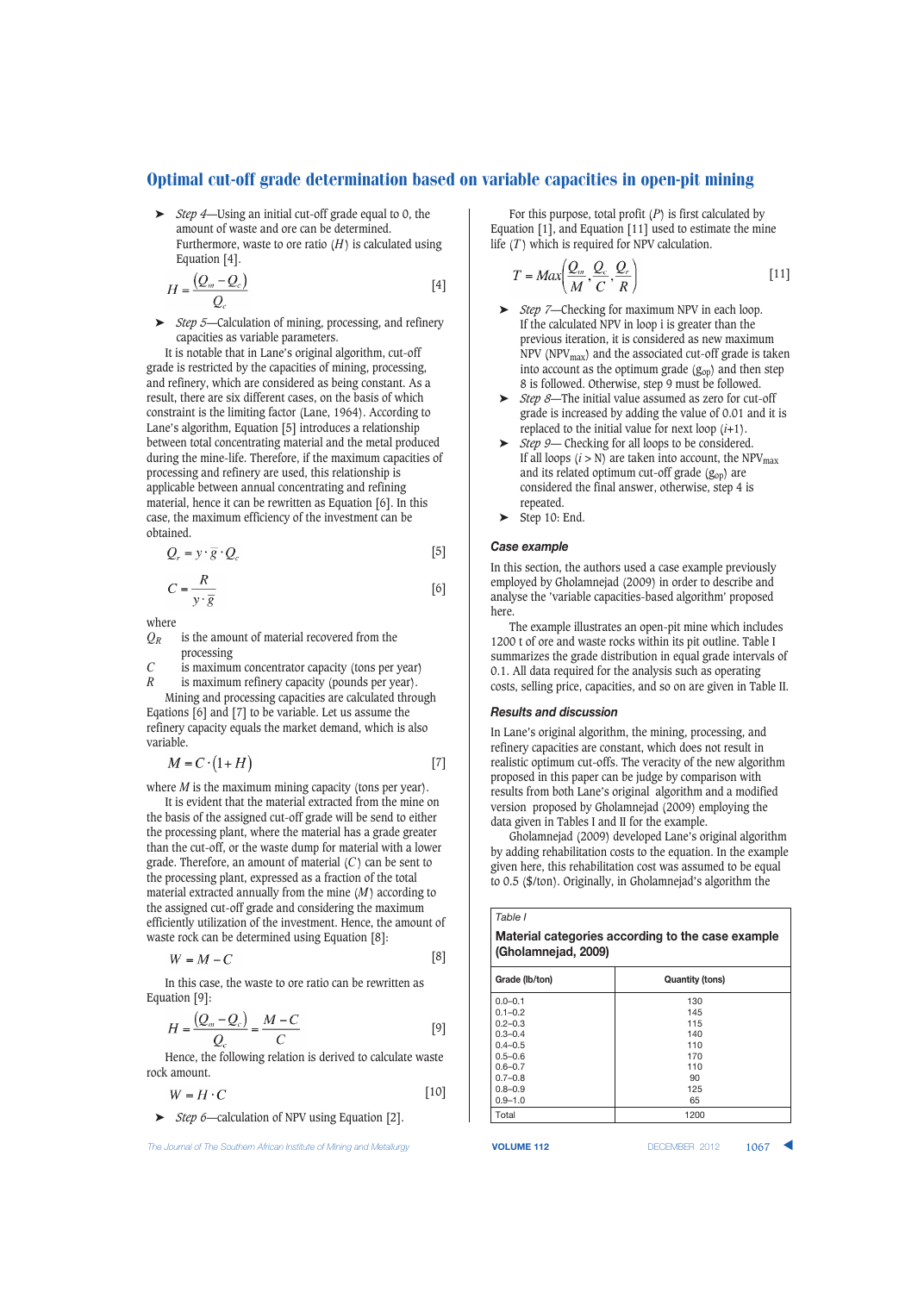# *Table II*

**Design parameters according to the case example (Gholamnejad, 2009)**

| <b>Parameter</b>                             | Value |
|----------------------------------------------|-------|
| Maximum capacity of mine (tons/year)         | 100   |
| Maximum capacity of concentrator (tons/year) | 50    |
| Maximum capacity of refinery (lb/year)       | 40    |
| Cost of mining (\$/ton)                      |       |
| Cost of milling (\$/ton)                     | 2     |
| Cost of refining (\$/ton)                    | 5     |
| Recovery                                     | 100%  |
| Constant cost (\$/year)                      | 300   |
| Selling price (\$/lb)                        | 25    |
| Discount rate                                | 12%   |

rehabilitation cost was incorporated into determination of the optimum cut-off grade by Lane's algorithm. According to the developed Lane's algorithm, Equation [1] was rewritten as Equation [12] in order to find the total profit.

$$
P = (s - r) \cdot Q_r - (m + h) \cdot Q_m - (c - h) \cdot Q_c - f \cdot T
$$
\n[12]

where *h* is the rehabilitation cost.

All the results obtained by the variable capacities-based algorithm proposed here are given in Table III, from which it can be seen that the optimum cut-off grade is estimated to be 0.2 pounds per ton, and equivalent to an NPV of \$1737.992. In this case, optimal capacities of mining and processing are 90.95 t and 70.11 t, respectively. As previously mentioned, the refinery capacity is assumed to be equal to the market demand, i.e. 40 pounds per year.

The results of three compared algorithms are summarized in Table IV, from which it can be seen that the NPV achieved by the variable capacities-based algorithm is greater than that from both previous algorithms. The variable capacities-based algorithm determined the optimum cut-off grade to be 0.2 at a NPVmax of \$1737.992. By comparison, cut-offs in Lane's and Gholamnejad's algorithms are 0.4 (pounds per ton) and 0.375 (pounds per ton), equivalent to an  $NPV_{max}$  of \$1185.07 and \$1064.75 respectively. The cut-off value determined using the variable capacities-based algorithm is less than those obtained from the both versions of Lane's algorithm, and indicates that the amount of the waste sent to the dump is less than that derived from both Lane's and Golamnejad's algorithms. Mining capacity in the new algorithm proposed here is approximately 90.95 t, again less than the other two other algorithms, whereas processing (mill) capacity at 70.11 t in new algorithm includes more value.

Overall, results from the algorithm proposed here are considered preferable, and the algorithm is found to be robust and better in determination of the optimum cut-off grade than both versions of Lane's algorithm.

| Table III                                                        |                    |           |            |         |          |        |        |              |              |              |             |                 |
|------------------------------------------------------------------|--------------------|-----------|------------|---------|----------|--------|--------|--------------|--------------|--------------|-------------|-----------------|
| Results obtained through the variable capacities-based algorithm |                    |           |            |         |          |        |        |              |              |              |             |                 |
|                                                                  |                    |           |            |         |          |        |        |              |              |              |             |                 |
| Cut-off                                                          | Av, grade (lb/ton) | $Q_c$ (t) | $Q_r$ (lb) | H (W/O) | $R$ (lb) | C(t)   | M(t)   | $T_m$ (year) | $T_c$ (year) | $T_r$ (year) | Profit (\$) | <b>NPV (\$)</b> |
| 0                                                                | 0.463              | 1200.0    | 556,000    | 0.000   | 40.0     | 86.331 | 86.331 | 13.900       | 13.900       | 13.900       | 3350.000    | 1592.752        |
| 0.01                                                             | 0.468              | 1187.0    | 555.350    | 0.011   | 40.0     | 85.405 | 86.341 | 13.898       | 13.898       | 13.884       | 3363.468    | 1599.262        |
| 0.02                                                             | 0.473              | 1174.0    | 554.700    | 0.022   | 40.0     | 84.499 | 86.371 | 13.894       | 13.894       | 13.868       | 3377.916    | 1606.460        |
| 0.03                                                             | 0.478              | 1161.0    | 554.050    | 0.034   | 40.0     | 83.612 | 86.421 | 13.886       | 13.886       | 13.851       | 3393.343    | 1614.350        |
| 0.04                                                             | 0.483              | 1148.0    | 553,400    | 0.045   | 40.0     | 82.744 | 86.492 | 13.874       | 13.874       | 13.835       | 3409.749    | 1622.936        |
| 0.05                                                             | 0.488              | 1135.0    | 552.750    | 0.057   | 40.0     | 81.893 | 86.583 | 13.860       | 13.860       | 13.819       | 3427.134    | 1632.222        |
| 0.06                                                             | 0.493              | 1122.0    | 552.100    | 0.070   | 40.0     | 81.060 | 86.695 | 13.842       | 13.842       | 13.803       | 3445.499    | 1642.213        |
| 0.07                                                             | 0.498              | 1109.0    | 551.450    | 0.082   | 40.0     | 80.243 | 86.827 | 13.821       | 13.821       | 13.786       | 3464.843    | 1652.916        |
| 0.08                                                             | 0.504              | 1096.0    | 550,800    | 0.095   | 40.0     | 79.443 | 86.981 | 13.796       | 13.796       | 13.770       | 3485.166    | 1664.335        |
| 0.09                                                             | 0.509              | 1083.0    | 550.150    | 0.108   | 40.0     | 78.658 | 87.156 | 13.768       | 13.768       | 13.754       | 3506.468    | 1676.478        |
| 0.1                                                              | 0.514              | 1070.0    | 549,500    | 0.121   | 40.0     | 77.889 | 87.352 | 13.738       | 13.738       | 13.738       | 3528.750    | 1689.351        |
| 0.11                                                             | 0.519              | 1055.5    | 547.325    | 0.137   | 40.0     | 77.034 | 87.580 | 13.702       | 13.702       | 13.683       | 3524.985    | 1690.119        |
| 0.12                                                             | 0.525              | 1041.0    | 545.150    | 0.153   | 40.0     | 76.198 | 87.836 | 13.662       | 13.662       | 13.629       | 3522.459    | 1691.781        |
| 0.13                                                             | 0.531              | 1026.5    | 542.975    | 0.169   | 40.0     | 75,380 | 88.120 | 13.618       | 13.618       | 13.574       | 3521.173    | 1694.340        |
| 0.14                                                             | 0.536              | 1012.0    | 540,800    | 0.186   | 40.0     | 74.579 | 88.433 | 13.570       | 13.570       | 13.520       | 3521.126    | 1697.803        |
| 0.15                                                             | 0.542              | 997.5     | 538.625    | 0.203   | 40.0     | 73.794 | 88.775 | 13.517       | 13.517       | 13.466       | 3522.319    | 1702.177        |
| 0.16                                                             | 0.548              | 983.0     | 536.450    | 0.221   | 40.0     | 73.027 | 89.148 | 13.461       | 13.461       | 13.411       | 3524.751    | 1707.468        |
| 0.17                                                             | 0.553              | 968.5     | 534.275    | 0.239   | 40.0     | 72.275 | 89.551 | 13,400       | 13,400       | 13.357       | 3528.423    | 1713.686        |
| 0.18                                                             | 0.559              | 954.0     | 532.100    | 0.258   | 40.0     | 71.538 | 89.985 | 13.336       | 13.336       | 13.303       | 3533.334    | 1720.838        |
| 0.19                                                             | 0.565              | 939.5     | 529.925    | 0.277   | 40.0     | 70.816 | 90.452 | 13.267       | 13.267       | 13.248       | 3539.485    | 1728.937        |
| 0.2                                                              | 0.571              | 925.0     | 527.750    | 0.297   | 40.0     | 70.109 | 90.952 | 13.194       | 13.194       | 13.194       | 3546.875    | 1737.992        |
| 0.21                                                             | 0.575              | 913.5     | 524.875    | 0.314   | 40.0     | 69.554 | 91.368 | 13.134       | 13.134       | 13.122       | 3530.405    | 1734.406        |

| Table IV<br>Results obtained through the three algorithms      |                       |                     |                   |                |                   |                      |                       |                             |                               |  |  |
|----------------------------------------------------------------|-----------------------|---------------------|-------------------|----------------|-------------------|----------------------|-----------------------|-----------------------------|-------------------------------|--|--|
| Algorithm                                                      | Cut-off (lb/ton)      | M (t)               | C(t)              | $R($ lb $)$    | Qc(t)             | Qr (lb)              | T (year)              | Profit (\$)                 | <b>NPV (\$)</b>               |  |  |
| Lane (1964)<br>Gholamnejad (2009)<br>Variable capacities-based | 0.40<br>0.375<br>0.20 | 100<br>100<br>90.95 | 50<br>50<br>70.11 | 40<br>40<br>40 | 670<br>715<br>925 | 450<br>472<br>527.75 | 13.4<br>14.3<br>13.19 | 2440.0<br>2277.5<br>3546.88 | 1185.07<br>1064.75<br>1737.99 |  |  |

▲

1068 DECEMBER 2012 **VOLUME 112** *The Journal of The Southern African Institute of Mining and Metallurgy*